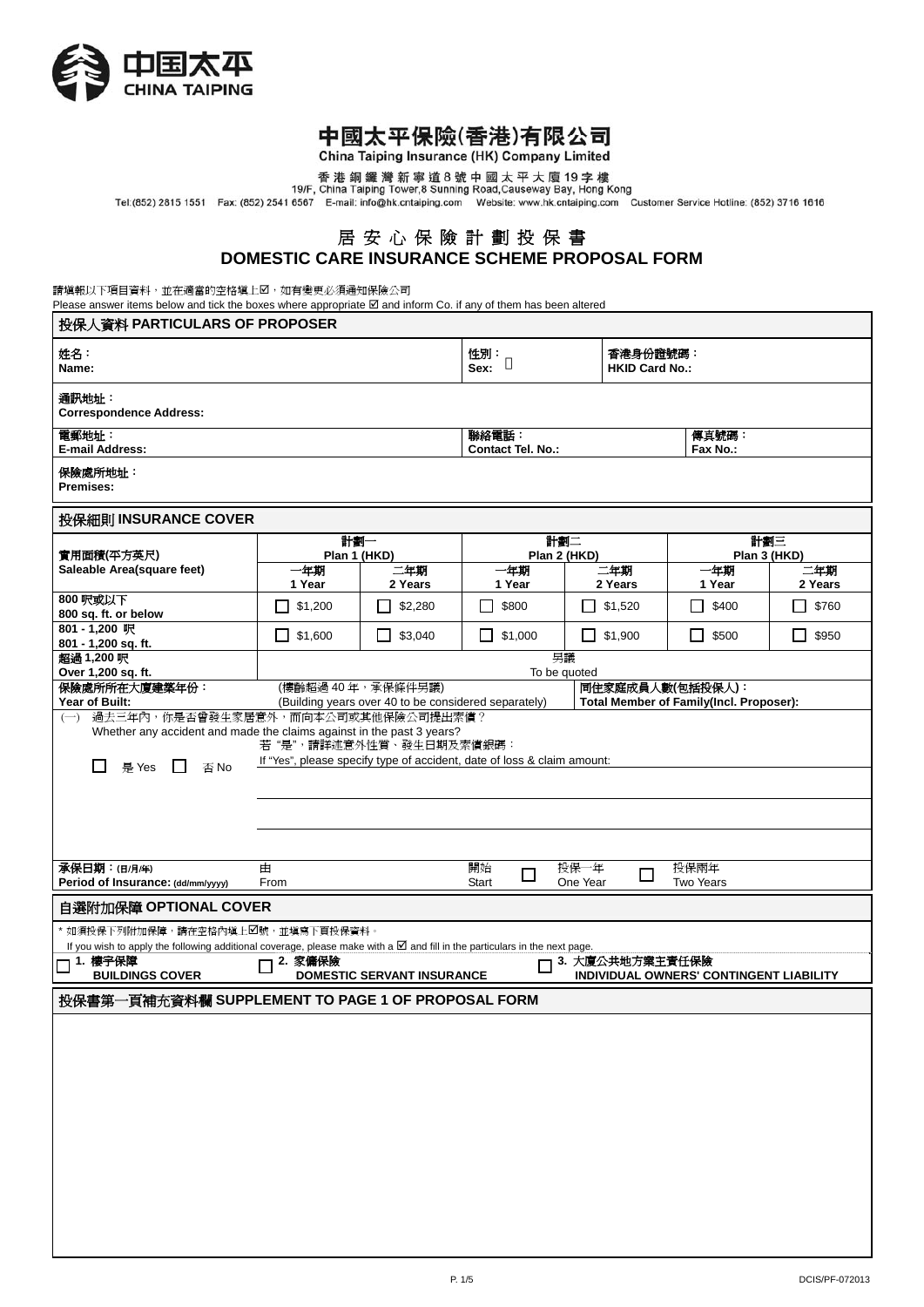

中國太平保險(香港)有限公司

| 自選附加保障 OPTIONAL COVER                                      |                                                                                                               |                                       |                                                            |                                                     |  |  |  |
|------------------------------------------------------------|---------------------------------------------------------------------------------------------------------------|---------------------------------------|------------------------------------------------------------|-----------------------------------------------------|--|--|--|
| 1. 樓宇保障<br><b>BUILDINGS COVER</b>                          | 2. 家傭保險<br><b>DOMESTIC SERVANT INSURANCE</b>                                                                  |                                       | 3. 大廈公共地方業主責任保險<br>INDIVIDUAL OWNERS' CONTINGENT LIABILITY |                                                     |  |  |  |
| 1. 樓字保障<br><b>BUILDINGS COVER</b>                          |                                                                                                               |                                       |                                                            |                                                     |  |  |  |
| 投保金額:<br>Sum Insured:                                      | 港幣<br><b>HKD</b>                                                                                              |                                       |                                                            |                                                     |  |  |  |
| 過戶銀行 / 財務機構名稱:                                             |                                                                                                               |                                       |                                                            |                                                     |  |  |  |
| Mortgagee:<br>2. 家傭保險<br><b>DOMESTIC SERVANT INSURANCE</b> |                                                                                                               |                                       |                                                            |                                                     |  |  |  |
| 家傭類別:<br><b>Domestic Servant Type:</b>                     | 外地家傭<br><b>Overseas Domestic Servant</b>                                                                      | 本地家傭<br><b>Local Domestic Servant</b> |                                                            |                                                     |  |  |  |
| 姓名:<br>Name:                                               |                                                                                                               | 性別:<br>Sex:                           | 國籍:<br><b>Nationality:</b>                                 |                                                     |  |  |  |
| 出生日期:(日/月/年)                                               |                                                                                                               | 首次抵港日期:(日/月/年)                        |                                                            |                                                     |  |  |  |
| Date of Birth: (dd/mm/yyyy)<br>香港身份證號碼 / 護照編號:             |                                                                                                               | First Stated Hong Kong: (dd/mm/yyyy)  |                                                            |                                                     |  |  |  |
| HKID Card No. / Passport No.:<br>僱傭合約日期:(日/月/年)            | 由                                                                                                             | 至                                     |                                                            |                                                     |  |  |  |
| Contract Period: (dd/mm/yyyy)<br>家傭每年工資:                   | From<br>港幣                                                                                                    | To                                    |                                                            |                                                     |  |  |  |
| Annual Salaries/Wages:                                     | <b>HKD</b>                                                                                                    |                                       |                                                            |                                                     |  |  |  |
| $(-)$                                                      | 家傭是否曾被保險公司拒絕接受投保,取消同類型保險?<br>Have you ever been declined or withdrawn by any other Insurers?<br>如答案為"是",請詳述:  |                                       |                                                            |                                                     |  |  |  |
| □ 是 Yes<br>$\square$ 否 No                                  | If "Yes", please specify:                                                                                     |                                       |                                                            |                                                     |  |  |  |
|                                                            |                                                                                                               |                                       |                                                            |                                                     |  |  |  |
|                                                            |                                                                                                               |                                       |                                                            |                                                     |  |  |  |
|                                                            |                                                                                                               |                                       |                                                            |                                                     |  |  |  |
| 家傭是否曾因身體某體狀況而需要接受治療或手術?<br>$\left(\square\right)$          | Have you suffered any illness or accidental injury requiring treatment or surgical operation?<br>如答案為"是",請詳述: |                                       |                                                            |                                                     |  |  |  |
| □ 是 Yes<br>$\square$ 否 No                                  | If "Yes", please specify:                                                                                     |                                       |                                                            |                                                     |  |  |  |
|                                                            |                                                                                                               |                                       |                                                            |                                                     |  |  |  |
|                                                            |                                                                                                               |                                       |                                                            |                                                     |  |  |  |
| 3. 大廈公共地方業主責任保險<br>INDIVIDUAL OWNERS' CONTINGENT LIABILITY |                                                                                                               |                                       |                                                            |                                                     |  |  |  |
| 大廈是否已購買公共地方責任保險?<br>$(-)$                                  | Are there any Public Liability Insurance for Building Common Area?<br>如答案為"是",請詳述:                            |                                       |                                                            |                                                     |  |  |  |
| □是 Yes<br>$\square$ 否 No                                   | If "Yes", please specify:                                                                                     |                                       |                                                            |                                                     |  |  |  |
|                                                            |                                                                                                               |                                       |                                                            |                                                     |  |  |  |
|                                                            | 投保金額:<br>港幣                                                                                                   |                                       |                                                            |                                                     |  |  |  |
| 投保單位並非位於地面樓層或地牢位置?                                         | Sum Insured: HKD                                                                                              |                                       |                                                            |                                                     |  |  |  |
| $\left(\square\right)$                                     | Are the premises below the level of the under surface of its lowest floor?                                    |                                       | □ 是 Yes                                                    | 否 No<br>l I                                         |  |  |  |
| 過往並未曾被保險公司拒保,或受特別條款約束?<br>$(\equiv)$                       | Have you ever been declined or withdraw by any other Insurers or accepted at revised terms and conditions?    |                                       | □ 是 Yes                                                    | $\square$ $\textcolor{red}{\widetilde{\otimes}}$ No |  |  |  |
| 投保書第二頁補充資料欄 SUPPLEMENT TO PAGE 2 OF PROPOSAL FORM          |                                                                                                               |                                       |                                                            |                                                     |  |  |  |
|                                                            |                                                                                                               |                                       |                                                            |                                                     |  |  |  |
|                                                            |                                                                                                               |                                       |                                                            |                                                     |  |  |  |
|                                                            |                                                                                                               |                                       |                                                            |                                                     |  |  |  |
|                                                            |                                                                                                               |                                       |                                                            |                                                     |  |  |  |
|                                                            |                                                                                                               |                                       |                                                            |                                                     |  |  |  |
|                                                            |                                                                                                               |                                       |                                                            |                                                     |  |  |  |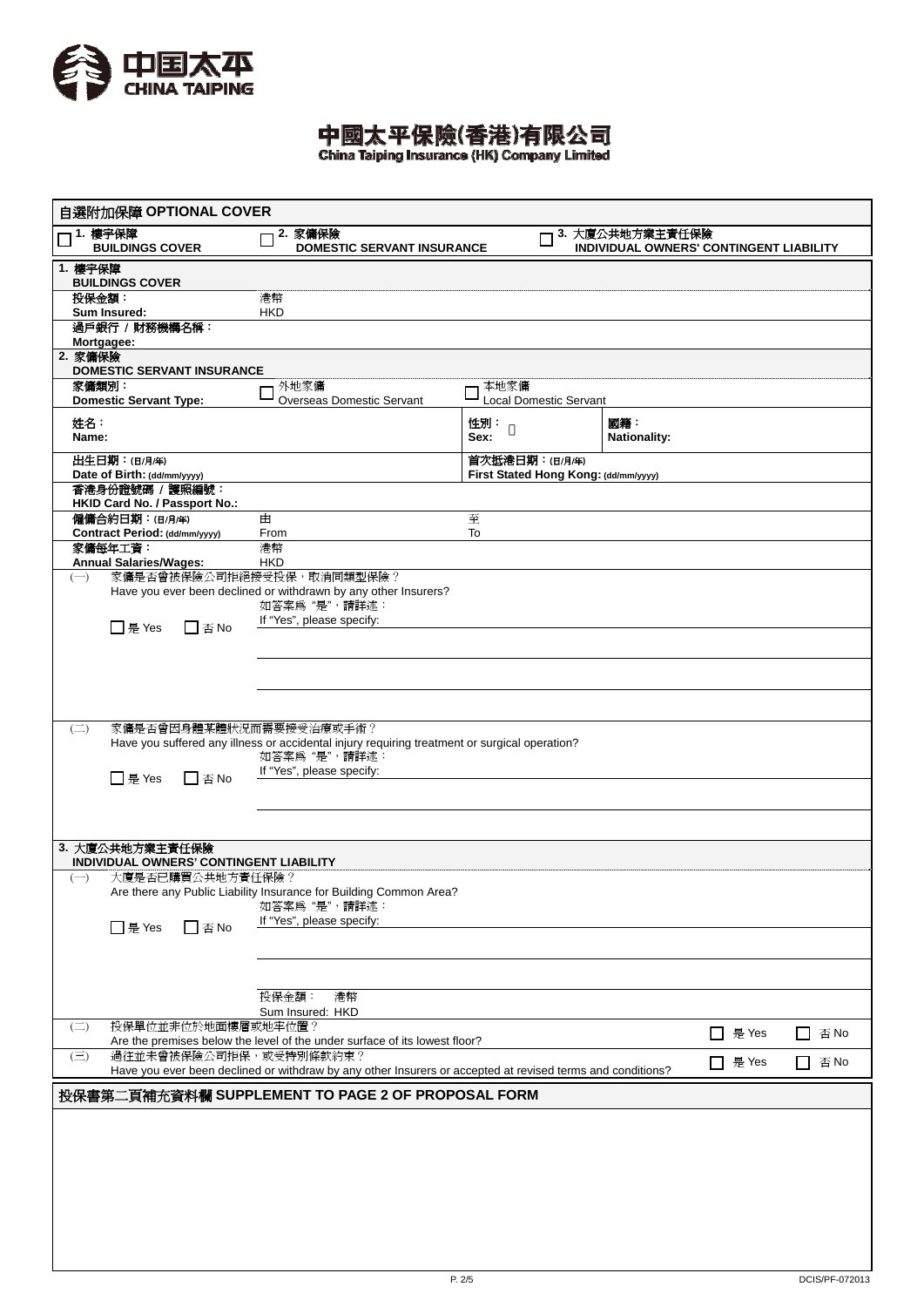

# 中國太平保險(香港)有限公司

China Taiping Insurance (HK) Company Limited

| 投保人資料 PARTICULARS OF PROPOSER |            |                                  |  |  |  |  |
|-------------------------------|------------|----------------------------------|--|--|--|--|
| 姓名<br>Name:                   | 性別<br>Sex: | 香港身份證號碼<br><b>HKID Card No.:</b> |  |  |  |  |
|                               |            |                                  |  |  |  |  |

### 收集個人資料聲明 **PERSONAL INFORMATION COLLECTION STATEMENT**

中國太平保險(香港)有限公司 (下稱"本公司")明白其在《個人資料(私隱)條例》下就個人資料的收集、持有、處理或使用所負有的責任。本公司僅將為合法和相關的目的收集 個人資料,並將採取一切切實可行的步驟,確保本公司所持個人資料的準確性。本公司將採取一切切實可行的步驟,確保個人資料的安全性,及避免發生未經授權或者因意 外而擅自取得、刪除或另行使用個人資料的情況。

閣下提供本申請表要求的個人資料,是為了本公司提供保險業務所需,否則,本公司將無法處理 閣下的申請。本公司並可能使用閣下的個人資料作以下用途:

- (i) 處理及審批 閣下的保險申請或 閣下將來提交的保險申請;
- (ii) 執行 閣下保單的行政工作及提供與 閣下保單相關的服務 (包括但不限於更改、變更、取消或續期);
- (iii) 分析、調查、處理及支付 閣下保單有關的索償;
- (iv) 發出繳交保費通知及向 閣下收取保費及欠款;
- (v) 本公司行使任何代位權;
- (vi) 就以上用途聯絡 閣下;
- (vii) 其它與上述用途有直接關係的附帶用途;及
- (viii) 遵循適用法律,條例及業内守則及指引。

本公司亦可因應上述用途披露 閣下的個人資料予下列各方:

- (a) 就上述用途,向本公司提供行政、通訊、電腦、付款、保安及其它服務的第三方代理、承包商及顧問(包括:醫療服務供應商、緊急救援服務供應商、電話促銷商、 郵寄及印刷服務商、資訊科技服務供應商及數據處理服務商);
- (b) 處理索賠個案的理賠師、理賠調查員及醫療顧問;
- (c) 追討欠款的收數公司或索償代理;
- (d) 保險資料服務公司及信貸資料服務公司;
- (e) 再保公司及再保經紀;<br>(f) 閣下的保險經紀(若有)
- (f) 閣下的保險經紀(若有);
- (g) 本公司的法律及專業業務顧問;
- (h) 本公司的關連公司(以《公司條例》內的定義為準);
- (i) 現存或不時成立的任何保險公司協會或聯會或類同組織(「聯會」)及其會員,以達到任何上述或有關目的,或以便「聯會」執行其監管職能,或其他基於保險業或任 何「聯會」會員的利益而不時在合理要求下賦予「聯會」的職能;
- (j) 透過「聯會」移轉予任何「聯會」的會員,以達到任何上述或有關目的;
- (k) 保險索償投訴局及同類的保險業機構;
- (l) 法例要求或許可的政府機關包括運輸署。

閣下的個人資料可能因上述用途提供給以上任何機構 (在香港境內或境外),而就此而言, 閣下同意將 閣下的資料移轉至香港境外。

#### 直接促銷通訊:

- 1. 經 閣下同意,本公司可能使用 閣下的聯絡資料、個人基本資料及保單資料,通過書信、電郵、電話或短信與 閣下聯絡,提供金融及保險產品或服務的直接促銷通 訊。若 関下不欲接收有關直接促銷通訊,請在以下的方格内增上「✔」。
- 2. 經 閣下同意,本公司亦可能提供 閣下的聯繫資料、個人基本資料、人口統計數據及保單資料給本公司的關連公司(其定義以《公司條例》內的定義為準)、關連公司 之合作伙伴及第三方金融機構,獲取有關資料的公司可以以書信、電郵、或短訊與 閣下聯絡,提供金融及/或保險產品或服務的直接促銷通訊。若 閣下反對本公司 將 閣下個人資料提供給本公司的關連公司、關連公司之合作伙伴及第三方金融機構,或不欲接收本公司的關連公司、關連公司之合作伙伴及第三方金融機構的直接 促銷通訊,請在以下的方格内填上「✔」

閣下可隨時撤回給予本公司有關使用 閣下的個人資料及提供予第三方作直接促銷用途的同意,而本公司將在不收取任何費用的情況下停止使用該等資料作直接促銷用 途。閣下如欲撤回 閣下給予本公司的同意,請聯絡本公司的總經理辦公室經理(詳情參閱下文)。

閣下有權查閱本公司是否持有 閣下的個人資料,獲取該資料的副本,更正任何不準確的資料,以及查閱本公司有關個人資料的政策及常規。閣下還可以要求本公司告知 閣 下本公司所持個人資料的種類。如有需要,請以書面形式向本公司總經理辦公室經理提出,地址爲香港銅鑼灣新寧道8號中國太平大廈19樓。

本聲明的中英文版本如有任何歧異或不一致,概以英文版為準。

China Taiping Insurance (HK) Company Limited (the "Company") understands its responsibilities in relation to the collection, retention, processing or use of personal data under the Personal Data (Privacy) Ordinance. Personal data will be collected only for lawful and relevant purposes and all practicable steps will be taken to ensure that personal data held by the Company is accurate. The Company will take all practicable steps to ensure security of the personal data and to avoid unauthorized or accidental access, erasure or other use.

You are under an obligation to provide all of the personal data requested in this form, which is collected to enable us to carry on insurance business. If you fail to provide all the personal data requested in this form, we will not be able to process your application. The Company may also use your personal data for the following purposes:

- processing and evaluating your insurance application and any future insurance application you may make;
- (ii) administering your insurance policy and providing services in relation to your insurance policy (include but not limited to any alterations, variations, cancellation or renewal of such product or service);
- (iii) analyzing, investigating, processing and paying claims made under your insurance policy;
- (iv) invoicing and collecting premiums and outstanding amounts from you;
- $(v)$  exercising any right of subrogation:
- (vi) contacting you for any of the above purposes;
- (vii) other ancillary purposes which are directly related to the above purposes; and<br>(viii) complying with applicable laws, regulations or any industry codes or guidelines
- complying with applicable laws, regulations or any industry codes or guidelines.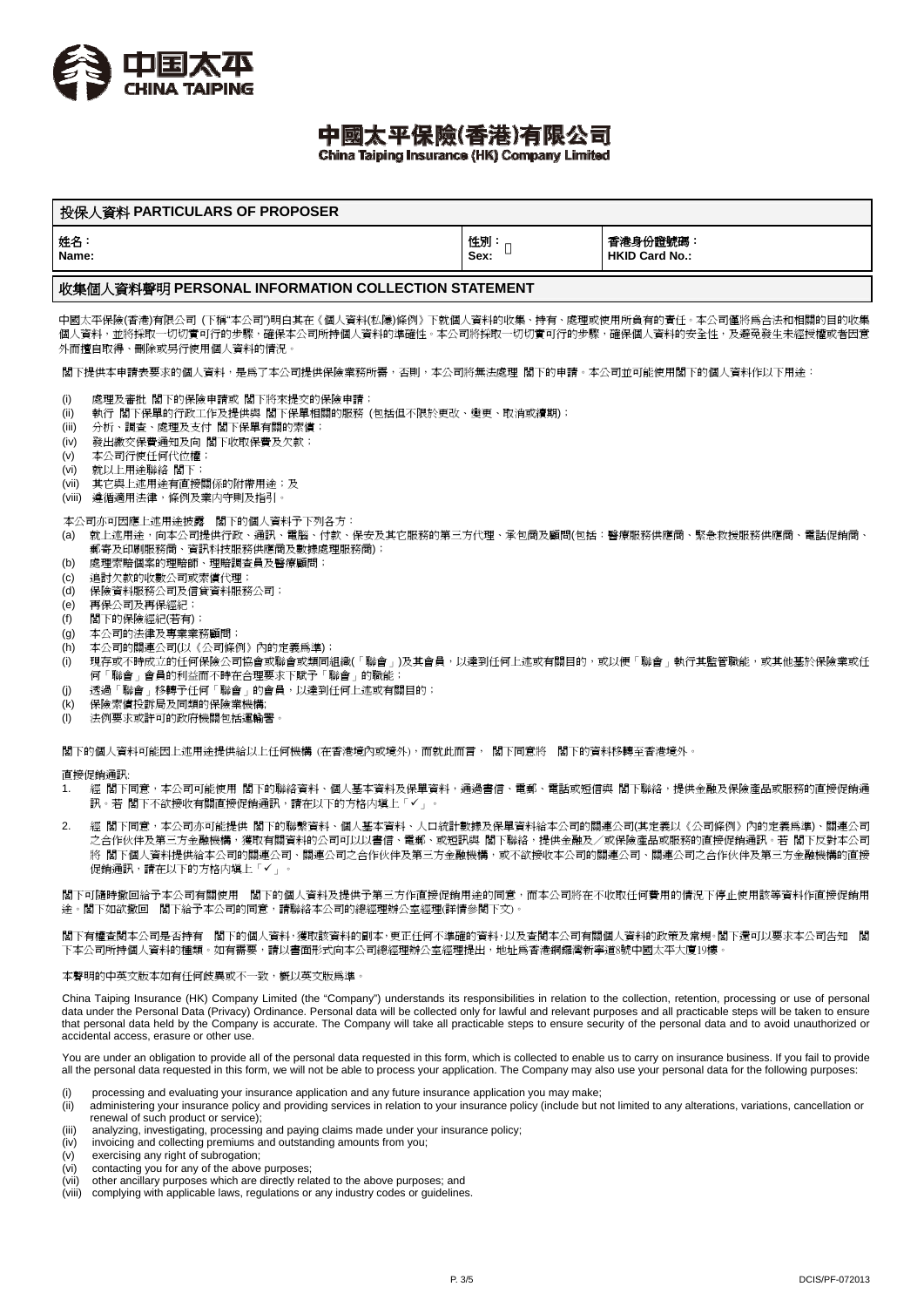

### 中國太平保險(香港)有限公司 China Taiping Insurance (HK) Company Limited

The Company may disclose your personal data for the above purposes to the following classes of transferees:<br>(a) third party agents, contractors and advisors who provide administrative, communications, computer, pa

- third party agents, contractors and advisors who provide administrative, communications, computer, payment, security or other services which assist us to carry out the above purposes (including medical service providers, emergency assistance service providers, telemarketers, mailing houses, IT service providers and data processors);
- (b) in the event of a claim, loss adjudicators, claims investigators and medical advisors;
- $(c)$  in the event of default, debt collectors and recovery agents;
- (d) insurance reference bureaus or credit reference bureaus;
- (e) reinsurers and reinsurance brokers;
- $(f)$  your insurance broker (if you have one);<br>(g) the Company's legal and professional ac
- $(g)$  the Company's legal and professional advisors;<br>(h) the Company's related companies (as that term
- the Company's related companies (as that term is defined in the Companies Ordinance);
- (i) any association, federation or similar organization of insurance companies (collectively called "the Federation") and its members that exists or is formed from time to time for any of the above or related purposes or to enable the Federation to carry out its regulatory functions or such other functions that may be assigned to the Federation from time to time and are reasonably required in the interest of the insurance industry or any member(s) of the Federation; (j) any members of the Federation by the Federation for any of the above or related purposes;
- (k) the Insurance Claims Complaints Bureau and similar insurance industry bodies; and
- (l) government agencies and authorities as required or permitted by law including the Transport Department.

Your personal data may be provided to any of the above organizations, located in Hong Kong or outside of Hong Kong, for the above purposes, and in this regard you consent to the transfer of your data outside of Hong Kong.

Direct Marketing Communications:

- 1. With your consent, the Company may also use your contact details, personal data and policy details to contact you with direct marketing communications regarding financial and insurance products or services by mail, email, telephone or SMS. Tick the box below if you do not wish to receive such direct marketing communications.
- 2. With your consent, the Company may also provide your contact details, personal data, demographic information and policy details to the Company's related companies (as that term is defined in the Companies Ordinance), partners of the Company's related companies and third party financial institutions, who may send you direct marketing communications regarding financial and/or insurance products or services by mail, email, telephone or SMS. Tick the box below if you do not consent to the Company providing your personal data to the Company's related companies, partners of the Company's related companies or third party financial institutions or do not wish to receive direct marketing communications from the Company's related companies, partners of the Company's related companies or third party financial institutions.

You may withdraw your consent to the use and provision to a third party of your personal data for direct marketing purposes at any time, and thereafter the Company shall, without charge to you, cease to use such data for direct marketing purposes. If you wish to withdraw your consent, please contact the Company's Manager of Office of the General Manager (please find the details below).

You have the right to ascertain whether the Company holds your personal data, to obtain a copy of the data, to correct any data that is inaccurate, and to ascertain the Company's policies and practices in relation to personal data. You may also request the Company to inform you of the type of personal data held by it. Requests for such access can be made in writing to the Company's Manager of the Office of the General Manager at 19/F., China Taiping Tower, 8 Sunning Road, Causeway Bay, Hong Kong.

In the event of any discrepancy or inconsistency between the English and Chinese versions of this statement, the English version shall prevail.

□ 本人反對貴公司使用和轉移本人的個人資料作直接促銷用途,並不希望接收任何推廣及直接促銷通訊。

I object to the use and provision of my personal data for direct marketing purposes, and do not wish to receive any promotional and direct marketing materials.

#### 投保人聲明 **DECLARATION**

- 1. 本投保處所是由投保人純粹用作住宅並作爲自住用途
- The Premises have been occupied by the Proposer solely for the dwelling purpose.
- 2. 本投保處所全部為鋼筋三合土建築結構。
- The Premises is built of brick or concrete and roofed with concrete.
- 3. 本投保處所除偶然全家外出外,經常保持有人居住,並無空置 14 天以上無人居住的情況。
- The Premises will not be unoccupied for more than fourteen consecutive days.
- 4. 本人明白此項保險計劃只限於保障從事家庭職務之家傭,並接受保險公司無須負責本保單生效前該家傭染有之疾病或傷亡賠償。 I understand that the Policy shall only cover the domestic servant performing domestic duties, and the Policy will not responsible for any injury, sickness or disease sustained by the insured domestic servants prior to inception of the insurance.
- 5. 本投保書所填各項俱屬真實,並無虛報,投保人同意以本投保書作爲與保險公司訂立契約的基礎。 I declare that the statements and particulars given hereon are true and complete. I also further agree that this Proposal shall be the basis of and form part of the contract of insurance between me and China Taiping Insurance (HK) Co. Ltd.
- 6. 投保人同意本保險按居安心保險計劃保險單及批單上所訂的條件及條款辦理。
- I agree to follow the terms and conditions stated in the Policy & any subsequent Endorsement.
- 
- 7. 本投保書在未經中國太平保險(香港)有限公司審曉及同意前,保險並不生效。<br>I understand that the Policy does not become effective until this proposal had been examined and agreed by China Taiping Insurance (HK) Co. Ltd.

| 日期     |  |
|--------|--|
| l )ate |  |

投保人簽署: *Signature of Proposer :*

**(**日/月/年 **dd/mm/yyyy)**